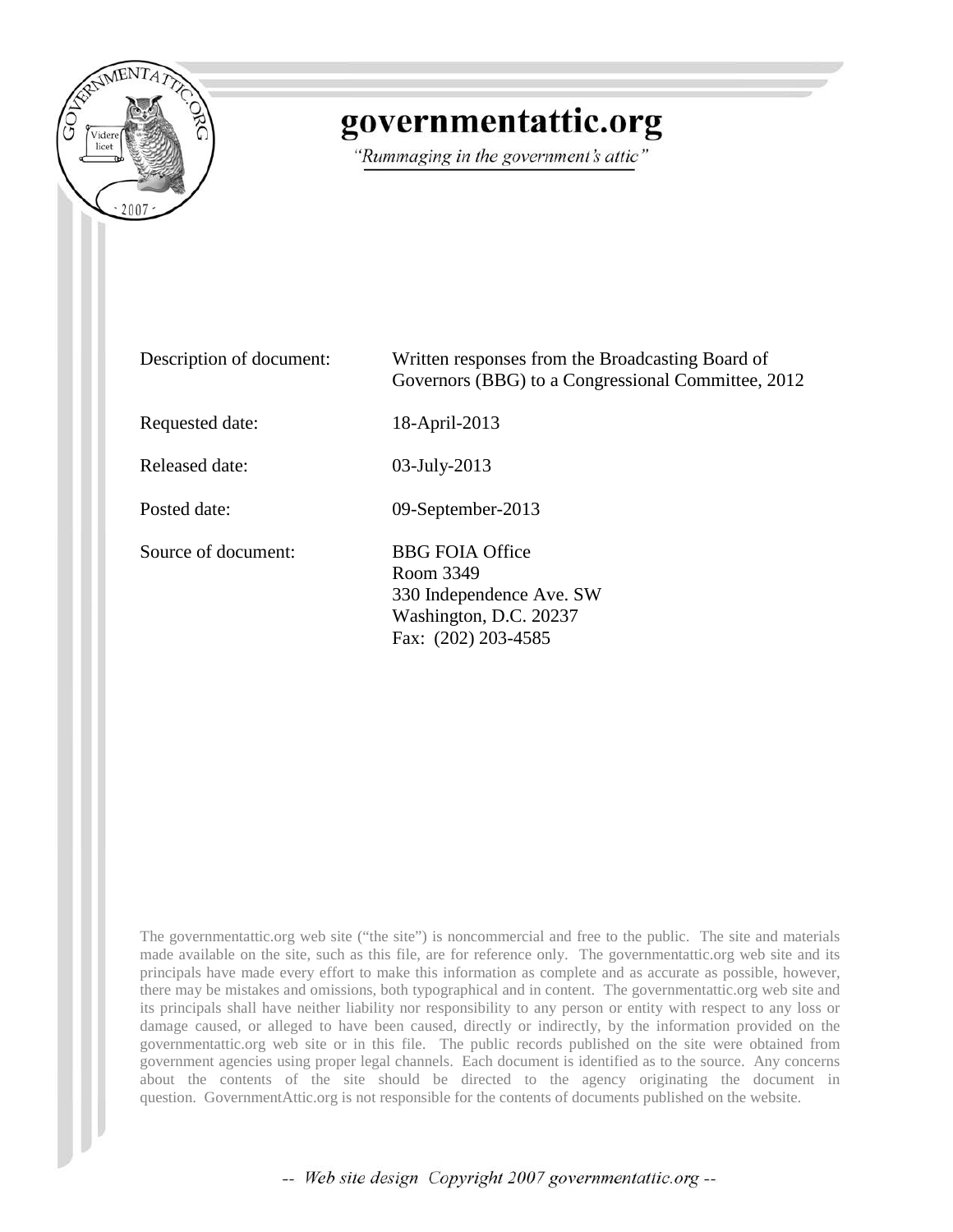

330 Independence Ave.SW Cohen Building, Room 3349 Washington, DC 20237

T 202.203.4550 F 202.203.4585

*Office of the General Counsel Freedom of Information and Privacy Act Office* 

July 3, 2013

## RE: Request Pursuant to the Freedom of Information Act - FOIA #13-025

This letter is in response to your Freedom of Information Act (FOIA) request to the Broadcasting Board of Governors (BBG), dated April 18, 2013, which the Agency received on April 20, 2013. In your request, you ask for a copy of each written response from the BBG to a Congressional Committee (or Committee Chair) from January 1, 2012 to the date of your request. Per your request, we are limiting the scope of your request to formal responses to Committee inquiries, not regular reports or constituent responses to Congressional offices.

The records responsive to your request are enclosed with this letter. No responsive information was withheld or redacted from the records provided. No chargeable fees were associated with this request, and the enclosed records are provided at no expense to you.

This completes the Agency's response to your request and it is now closed. If you have any questions regarding your request, I can be reached at the address or phone number listed above.

Sincerely,

Andrew T. Krog FOIA and Privacy Act Officer

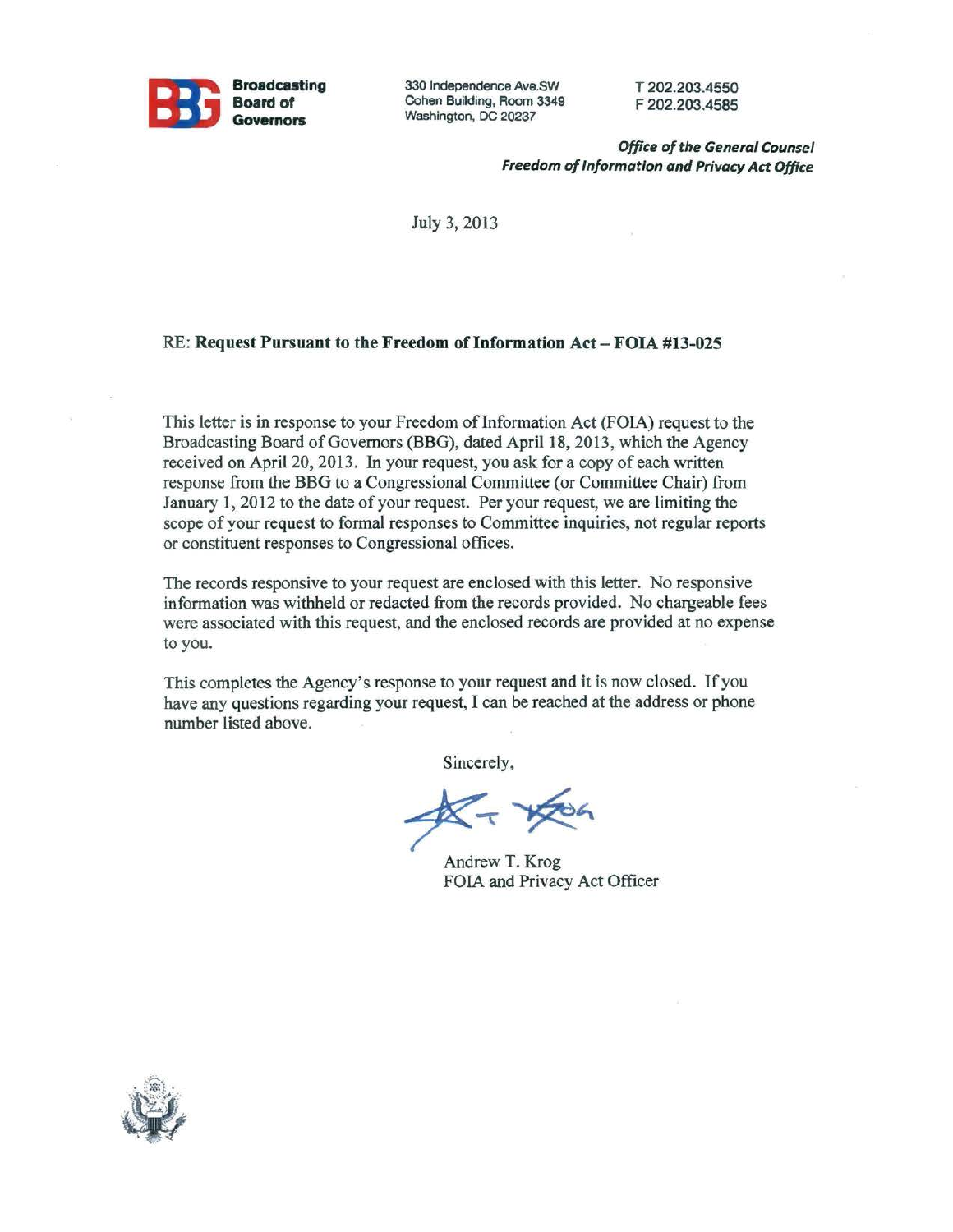*Broadcasting Board of Governors* 

## **INTERNATIONAL BROADCASllNG BUREAU**



December 5, 2012

The Honorable G.K. Butterfield U.S. House of Representatives

The Honorable Walter B. Jones U.S. House of Representatives

Dear Congressmen Butterfield and Jones:

Thank you for your inquiry regarding staffing at the Edward R. Murrow Transmitting Station in Greenville, North Carolina. We appreciate your long-standing interest in the station and its historic role in U.S. international broadcasting.

The Broadcasting Board of Governors (BBG) has no plans to close the Murrow Station. The BBG continues to utilize the station in Greenville in order to fulfill its broadcast mission. Currently, 14 government employees and seven contractors work at the Murrow facility. Since January I, 2011, four employees assigned there have retired or left their positions in Greenville. Two of the four positions have been filled with direct-hire government employees. The BBG did not find it necessary to replace the other two employees, one of whom had been working in California just before he left the agency on an extended detail to oversee the caretaking and disposal of a closed BBG facility.

A member of the BBG Foreign Service was assigned to the position of Station Manager (the most senior position) at the Murrow facility in July 2012. Prior to this appointment, a Foreign Service retiree returned to service under a short-term appointment as acting Station Manager. The current Station Manager has career status in the BBG Foreign Service, as do transmitting station managers at other facilities in the BBG network.

We appreciate the concerns you have raised, and are happy to provide any additional information you may require regarding this issue. Please do not hesitate to contact us again if we can be of further assistance.

Sincerely, Director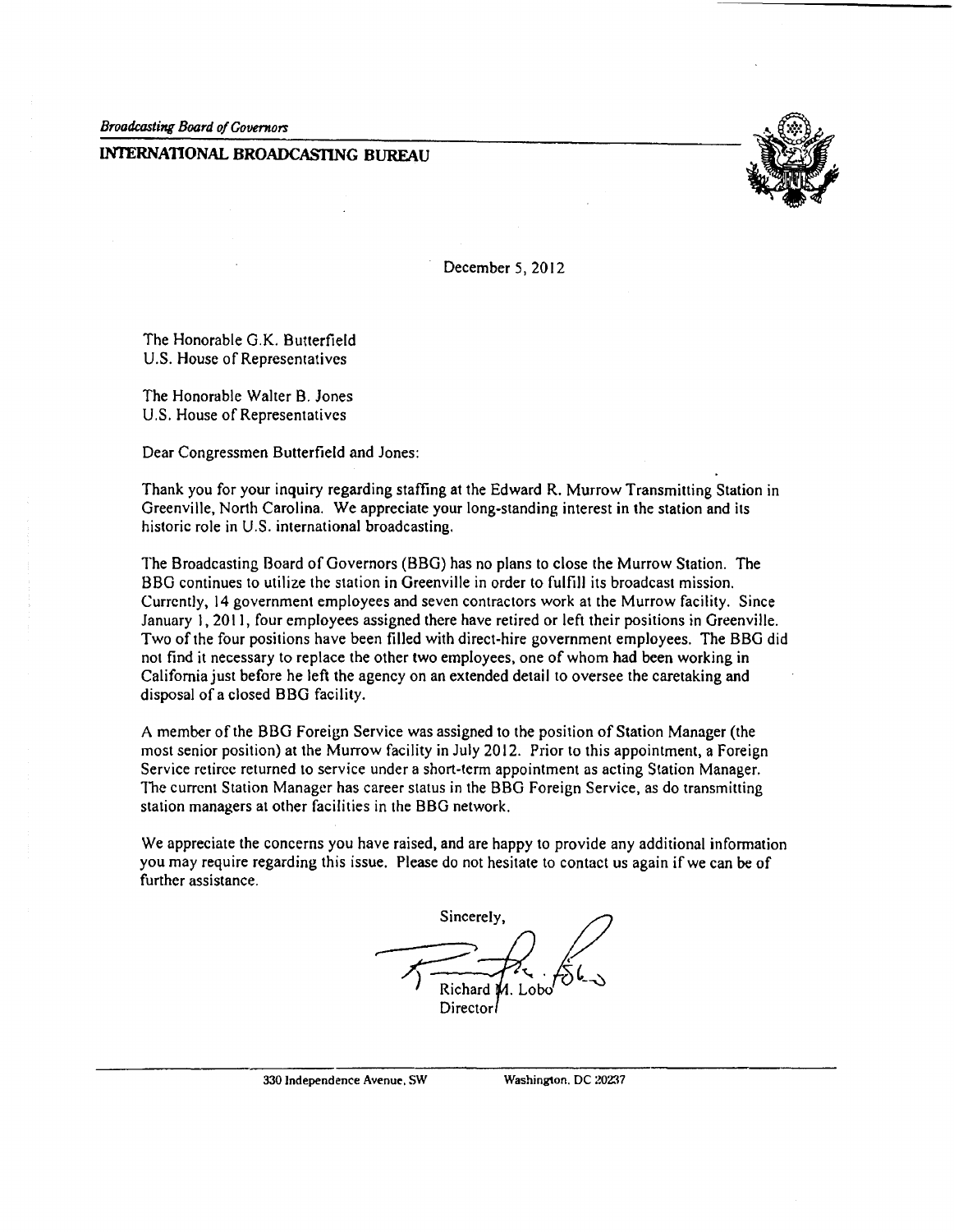## **INTERNATIONAL BROADCASTING BUREAU**



December 6, 2012

The Honorable Dana Rohrabacher Chairman Subcommittee on Oversight and Investigations Committee on Foreign Affairs U.S. House of Representatives

Dear Mr. Chairman:

This letter is in reply to yours of November 28 regarding the Broadcasting Board of Governors' (BBG) hiring and promotion of U.S. citizens and non-citizens. Although addressed to Voice of America Director David Ensor, your letter raises issues affecting all of the BBG and its grantees; lam therefore compelled to provide a response on the agency's behalf.

The premise that we "hire foreigners instead of American citizens" implies favoring the former over the latter. But in point of fact, equally or better-qualified U.S. citizens are always top choice in this agency's hiring process. We would welcome the opportunity to brief you on how that process works.

Further, as a former journalist I am sure you would be the first to agree that this agency would not serve our listeners and viewers well if we chose lesser candidates for key jobs on or off the air. The BBG always seeks to hire and promote the best-qualified people. Losing the ability to hire the best qualified broadcasters would severely undermine the BBG's ability to attract and retain an overseas audience.

And there is considerable legal precedent to support the proposition that the agency's interpretation of the U.S. Information and Education Exchange Act of 1948, which grants authority to the BBG to hire non·citizens as international broadcasters when suitably qualified U.S. citizens are not available. The recent ruling of the Federal Labor Relations Authority (FLRA) contradicts substantial and uniform legal precedent in which courts have given deference to the discretion of foreign policy agencies to interpret their regulations.

You noted that "decades ago, there was arguably some need to (employ) foreigners who had recently emigrated from closed countries because of their specific knowledge of current affairs there," but that this need has been obviated by advances in technologies that increase crossborder communications. However, such technologies have no bearing on ability to speak a language, interpret the news within a cultural context, or convey information credibly on the air.